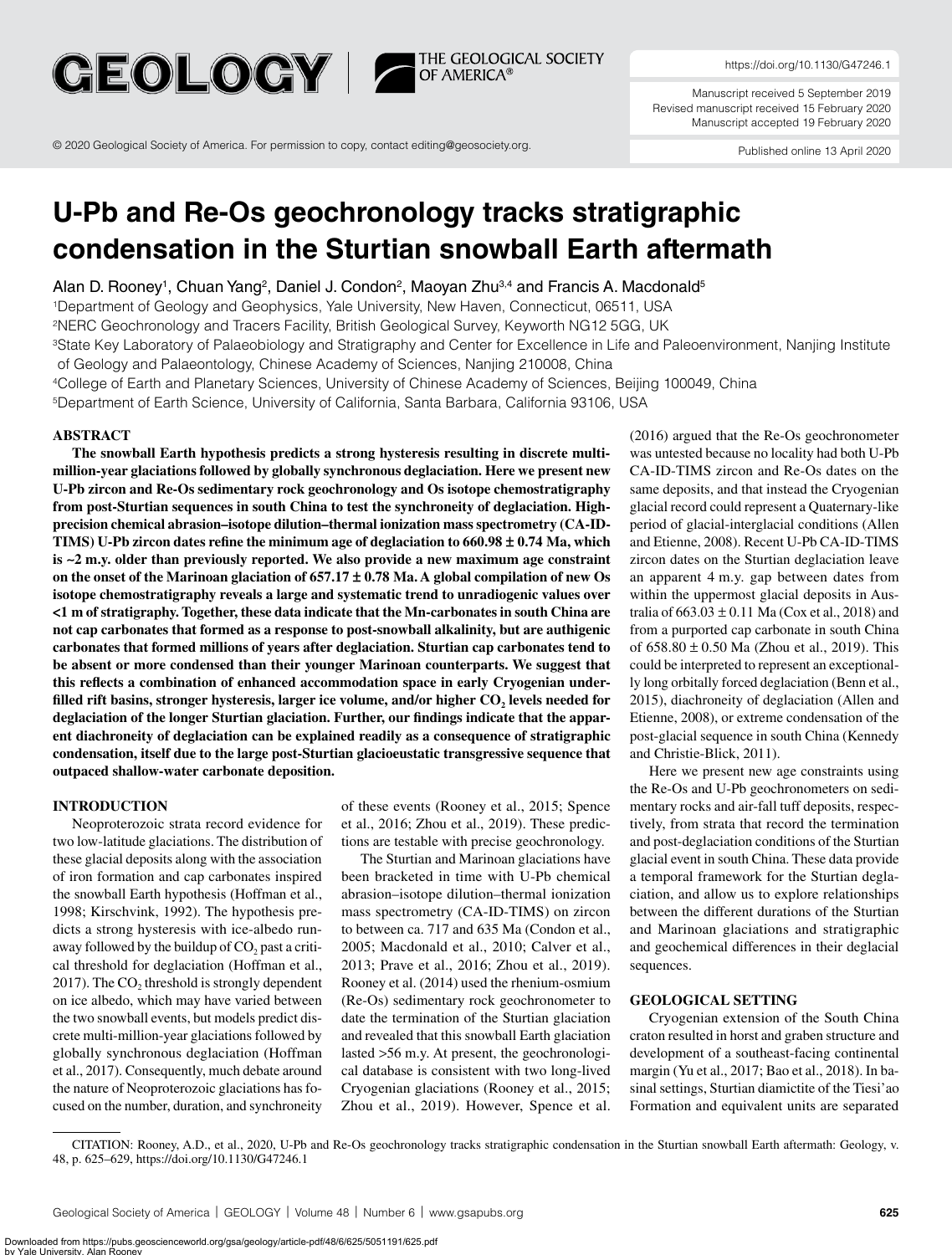

<span id="page-1-0"></span>**Figure 1. (A) Location map showing outcrop extent of Neoproterozoic strata on the South China craton. Inset shows main components of regional paleogeography. (B) Generalized stratigraphic columns of Neoproterozoic strata from Hunan and Guizhou Provinces, displaying U-Pb zircon chemical abrasion–isotope dilution–thermal ionization mass spectrometry (CA-ID-TIMS) dates (green lines) and Re-Os isochron date (green star). Sample IDs are in superscript. T-a—Tiesi'ao Formation; Nan.—Nantuo Formation.**

from Marinoan diamictite of the Nantuo Formation by thinly bedded shale and siltstone with minor carbonate of the Datangpo Formation ([Fig. 1](#page-1-0); Bao et al., 2018; Zhou et al., 2019). In locations, where the Sturtian diamictite is absent (e.g., the Jiangjunshan section), the Datangpo Formation unconformably overlies the Tonian Banxi Group ([Fig. 1;](#page-1-0) Yu et al., 2017).

We collected samples for Re-Os and U-Pb geochronology and Os isotope chemostratigraphy from measured stratigraphic sections of the Datangpo Formation and underlying glacial deposits from the Yangtze block ([Fig. 1](#page-1-0); see the GSA Data Repository<sup>[1](#page-1-1)</sup>). In western Hunan, the Banxi Group is unconformably overlain by diamictite, sandstone, and conglomerate of the Tiesi'ao Formation. The overlying Datangpo Formation consists of <5 m of Mn-shale with

thin authigenic carbonate and tuff horizons, and <10 m of green laminated siltstone.

In Guizhou, conglomerate and dolomite of the basal Datangpo Formation overlie the Banxi Group ([Fig. 1\)](#page-1-0). In adjacent slope and basin sections, Mn-shale with authigenic carbonate rests above >2 km of diamictite of the Chang'an Formation and siliciclastic rocks of the Fulu Formation (Bao et al., 2018). At Guangzidong, ∼10 m of interbedded sandstone, siltstone, shale, and stratified diamictite of the Tiesi'ao Formation with bed-penetrating dropstones grade into shale of the basal Datangpo ([Fig. 1](#page-1-0)). We interpret these deposits as ice-rafted debris recording deglaciation, and sampled the interbedded shale for Re-Os geochronology.

## **RESULTS**

Zircon was separated from nine mudstone horizons interpreted in the field as devitrified airfall ash deposits and dated with U-Pb CA-ID-TIMS [\(Figs. 1](#page-1-0) and [2;](#page-2-0) Table DR1 in the Data Repository). The youngest concordant 238U-206Pb dates on zircon from samples

FDM14-11 and FDM14-12 provide maximum depositional ages ([Fig. 2](#page-2-0)). Zircon from samples FDM14-13 and FDM14-14 yield concordant analyses of  $658.97 \pm 0.76$  Ma (mean square of weighted deviates  $[MSWD] = 1.3$ ) and  $657.17 \pm 0.78$  Ma (MSWD = 1.3,  $n = 7$ ), respectively, which we interpret as the eruptive and sedimentation age ([Fig. 2\)](#page-2-0). Two zircon grains from sample FDM14-19 are considered to be xenocrystic based on their morphology but yield ages <665 Ma. Zircon from sample 17GZGZ01 yielded seven concordant analyses with a weighted mean 238U-206Pb date of 660.98  $\pm$  0.74 Ma (MSWD = 1.5, *n* = 7), which we interpret as the sedimentation age.

The Re-Os isotopic composition data from sample F1408-15.6 in the uppermost Tiesi'ao Formation yield a model 1 age of  $660.6 \pm 3.9$  Ma (uncertainty includes the 0.35% 187Re decay constant uncertainty [Smoliar et al., 1996]; *n* = 8, MSWD = 0.92, 2 $\sigma$  uncertainties, initial <sup>187</sup>Os/<sup>188</sup>Os [Os]<sub>i</sub> = 1.55 ± 0.05; Fig. 2; Fig. DR1; Table DR2). Initial Os isotope values for chemostratigraphy were generated from the black shale matrix of the Tiesi'ao diamictite and carbonaceous shale of the Datangpo Formation with an assumed deglaciation age of 660 Ma (Table DR3).

## **SYNCHRONOUS DEGLACIATION AND EXTREME CONDENSATION**

On four paleocontinents, the termination of the Sturtian glaciation is marked by deposition of dark gray to black carbonaceous shales and limestones that sharply and conformably overlie glacial deposits. Here we provide a new Re-Os date of  $660.6 \pm 3.9$  Ma from within the uppermost unit of a diamictite from south China (3 m below the overlying Datangpo Formation) that is within uncertainty of existing Re-Os ages from post-Sturtian sequences in Australia (Kendall et al., 2006; Cox et al., 2018), northwestern Canada (Rooney et al., 2014), and Mongolia (Rooney et al., 2015) [\(Fig. 2](#page-2-0)), suggesting that deglaciation was globally synchronous. Our new CA-ID-TIMS U-Pb dates from the Datangpo Formation of  $660.98 \pm 0.74$  Ma, 658.97  $\pm$  0.76 Ma, and 657.17  $\pm$  0.78 Ma are also within uncertainty of the previously cited ages. These dates systematically young upsection and are oldest in sections away from paleo-highs [\(Fig. 1B\)](#page-1-0). Incorporating our new CA-ID-TIMS U-Pb date from the lowermost Datangpo Formation, together with the onset age of  $716.5 \pm 0.2$  Ma from northwestern Canada (Macdonald et al., 2010; Rooney et al., 2014), we augment the global data set and confirm that the duration of the Sturtian glaciation was 56 m.y. Critically, the new CA-ID-TIMS U-Pb dates for the final stages of the Sturtian glaciation agree with Re-Os dates, further demonstrating the validity of the Re-Os sedimentary rock chronometer [\(Fig. 2](#page-2-0)). Rather than a dia-

<span id="page-1-1"></span><sup>1</sup> GSA Data Repository item 2020184, materials and methods, isochron figure, and data tables, is avail[able online at http://www.geosociety.org/datareposi](http://www.geosociety.org/datarepository/2020/)[tory/2020/](http://www.geosociety.org/datarepository/2020/), or on request from editing@geosociety.org.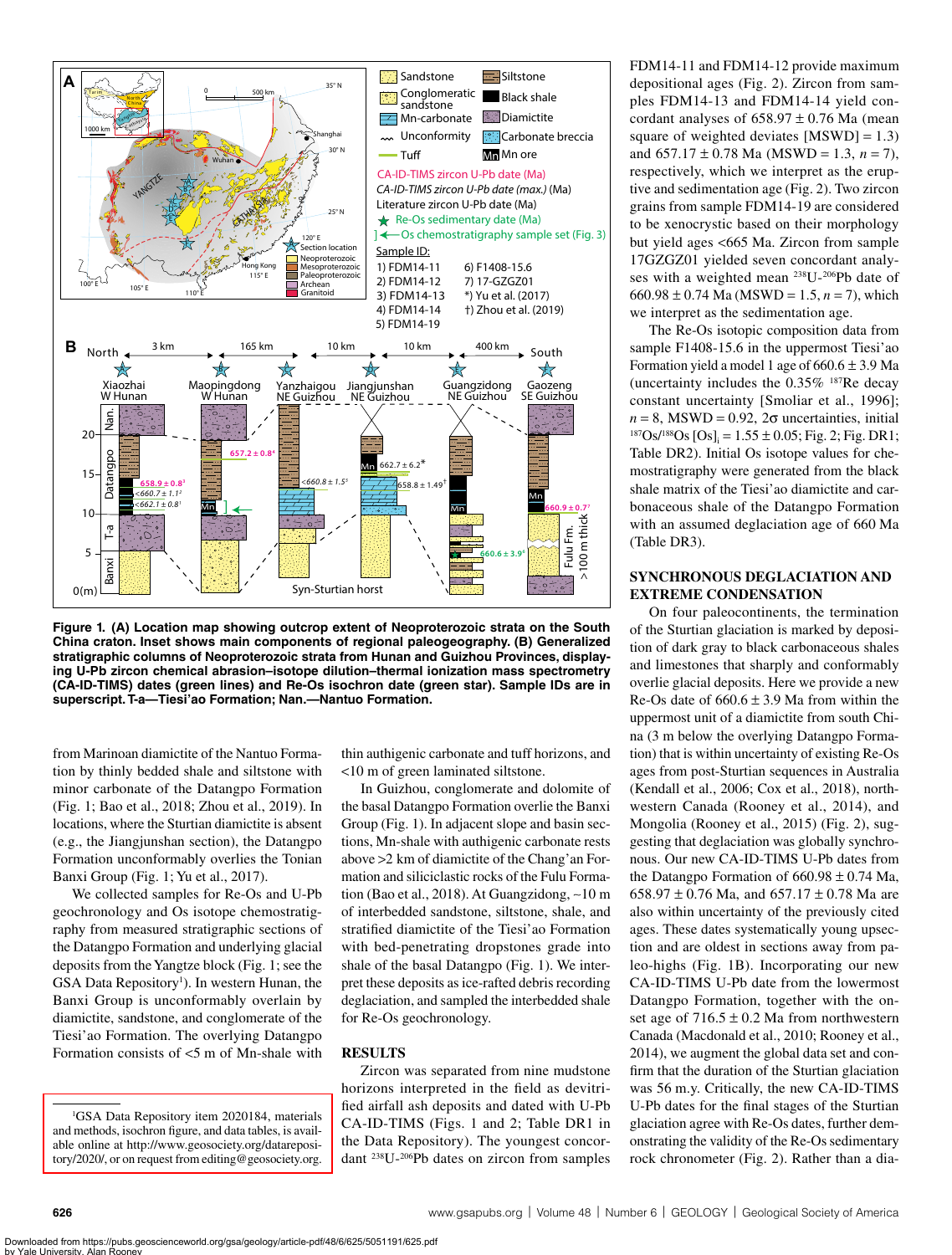

<span id="page-2-0"></span>**Figure 2. Compilation of zircon 238U-206Pb and Re-Os dates. Vertical bars for 238U-206Pb dates represent 2σ analytical uncertainty of individual zircon analyses, and unfilled bars are excluded in age calculations (Table DR1 [see footnote 1]). For samples FDM 14-11, FDM 14-12, and FDM 14-19, only the youngest concordant date of each sample is presented. Uncertainties in U-Pb dates are in the format X/Y/Z, where X is the analytical uncertainty, Y is the uncertainty incorporating the U-Pb tracer calibration error, and Z is the uncertainty including X and Y, as well as the uranium decay constant** 

**uncertainty. Horizontal gray bands represent 2σ analytical uncertainties of weighted mean 238U-206Pb dates. References for previous Re-Os ages: R+2014—Rooney et al. (2014); R+2015—Rooney et al. (2015); K+2006—Kendall et al. (2006). MSWD—mean square of weighted deviates.**



<span id="page-2-1"></span>**Figure 3. Composite post-Sturtian Os isotope chemostratigraphy. Initial south China data point is from sample F1408-15.6, within uppermost diamictite. Gold dashed line represents mantle Os flux (∼0.13; Meisel et al., 2001), and purple dashed line is riverine Os flux (∼1.5; Peucker-Ehrenbrink and Ravizza, 2000). Data for the Twitya and Taishir Formations are from Rooney et al. (2014, 2015).**

chronous deglaciation, our new data are consistent with condensed deposition and onlap onto paleo-highs.

Previous constraints on the onset of the Marinoan glacial episode include a  $639.3 \pm 0.8$  Ma CA-ID-TIMS U-Pb zircon date from within glacial deposits of Namibia

(Prave et al., 2016). The CA-ID-TIMS U-Pb zircon date of  $657.17 \pm 0.78$  Ma presented here was collected above previously dated horizons from the Datangpo Formation, and thus supersedes existing U-Pb sensitive highresolution microprobe (SHRIMP) data from south China (Zhang et al., 2008) for Marinoan glacial onset between 639.3 ± 0.8 Ma and  $657.2 \pm 0.8$  Ma [\(Fig. 1](#page-1-0)).

# **POST-GLACIAL OSMIUM CHEMOSTRATIGRAPHY**

The short residence time of Os in the ocean (<50 k.y.; Oxburgh, 2001) provides a complementary record to Sr isotope chemostratigraphy and post-glacial seawater chemistry in siliciclastic-dominated successions such as south China. During a snowball Earth, it is expected that the oceanic inventory of radiogenic isotopes would decrease in abundance and become unradiogenic with hydrothermal flux as the dominant source. Deglaciation under greenhouse conditions would result in a large flux of radiogenic riverine ions to the ocean.

At Maopingdong, the immediate post-glacial oceanic Os signal (<20 cm above diamictite) is highly radiogenic  $(^{187}Os/^{188}Os > 1.4)$ , equivalent in composition to the average modern continental flux [\(Fig. 3](#page-2-1); Table DR3; Peucker-Ehrenbrink and Ravizza, 2000). Values trend toward less-radiogenic values upsection, reaching ∼0.7 at 1.3 m. Noteworthy is that the Os values from the uppermost diamictite and basal Datangpo Formation are comparable to those from post-Sturtian sections in Australia (Kendall et al., 2006), northwestern Canada (Rooney et al. 2014), and Mongolia (Rooney et al., 2015) [\(Fig. 3](#page-2-1); Table DR3). We interpret these moderately radiogenic Os values as indicative of a well-mixed oceanic reservoir once the volumetrically larger unradiogenic snowball oceans began to dominate the signal. We suggest that the Datangpo data are not representative of cap carbonates *sensu* Hoffman (2011), but rather a condensed sequence that formed over millions of years during and after deglaciation [\(Fig. 3\)](#page-2-1).

Geological Society of America | GEOLOGY | Volume 48 | Number 6 | www.gsapubs.org **627**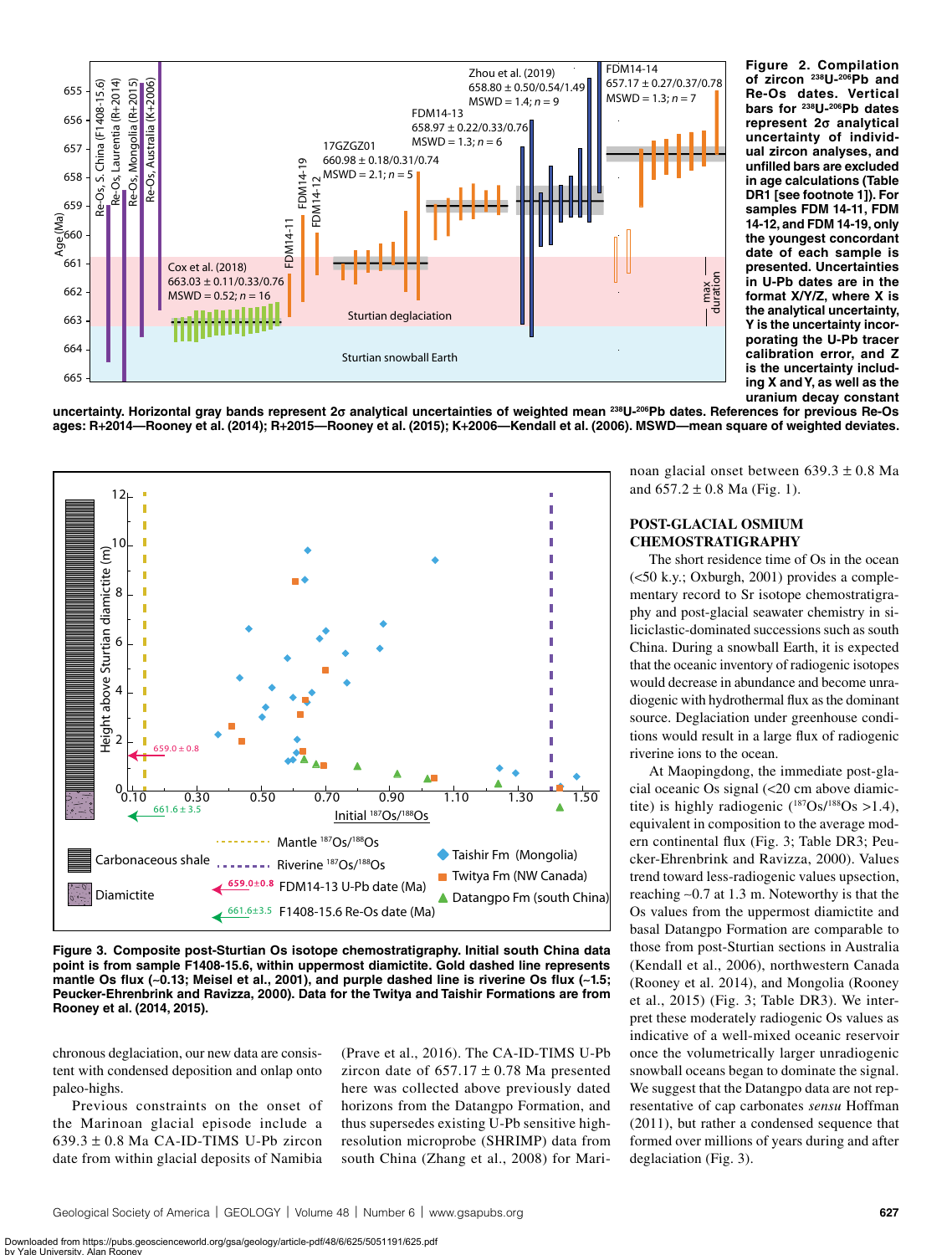# **A TALE OF TWO SNOWBALLS**

Our data confirm that the Sturtian glaciation was three to 18 times longer in duration than the Marinoan glaciation. Sturtian glacial deposits preserve iron formation, and are succeeded by an abrupt flooding surface with shale or limestone deposited below storm wave base (Giddings and Wallace, 2009). In contrast, Marinoan glacial deposits are succeeded by basal cap dolomites with shallow-water facies culminating in sedimentary barite and aragonite fans (Hoffman, 2011).

Many Sturtian margins were likely overdeepened and starved due to Tonian and early Cryogenian rifting and low sediment accumulation rates over the ∼56 m.y. Sturtian glaciation. During the Cryogenian nonglacial interlude, these basins were likely filled, as reflected by thick successions in Namibia (Halverson et al., 2002), Australia (Giddings and Wallace, 2009), and northwestern Canada (Rooney et al., 2014), which culminate with shallow-water deposits. By the Marinoan, many of the Rodinia rifted margins had entered a thermal subsidence stage, so tectonic accommodation was reduced relative to the Sturtian. Combined with a shorter duration with low syn-glacial sedimentation rates (Partin and Sadler, 2016), less tectonic accommodation during the Marinoan glaciation should have resulted in a higher base level and shallower-water deposits in the Marinoan aftermath relative to the Sturtian.

Previous work suggested strong orbital forcing and ice volume reduction during the latest stages of the Marinoan glaciation (Benn et al., 2015). Rather than an abrupt transition from icehouse to greenhouse, Kennedy and Christie-Blick (2011) explained the juxtaposition of cap carbonates with glacial strata as the result of extreme condensation during cyclic transgressions. However, no such cycles have been reported in Sturtian glacial or post-glacial deposits, so we find no evidence of ice volume reduction or a weak hysteresis at the end of the Sturtian glaciation.

Condensation, reflected by a more rapid transgressive systems tract relative to carbonate deposition, could be a product of the relative greenhouse forcing between the Marinoan and Sturtian glaciations. The threshold of  $pCO<sub>2</sub>$ needed for deglaciation is controlled by the ice albedo (Pierrehumbert et al., 2011). With as much as 21 m.y. between the end of the Sturtian and the beginning of the Marinoan glaciation, at typical plate tectonic speeds of 2–8 cm/ yr, a continent could have drifted in or out of the tropics over this interval, and dramatically changed dust production and albedo. If the planet was also more weatherable due to the mantling of the surface by large igneous provinces (Macdonald et al., 2010; Cox et al., 2016) or additional arc terranes or rift-related basalts in the tropics (Gernon et al., 2016; Park et al.,

2019), or if there was an increased sink due to higher relative seafloor weathering during the Sturtian (Le Hir et al., 2008), then a higher  $pCO<sub>2</sub>$ level would have been necessary to initiate deglaciation, leading to the longer duration of the Sturtian. Future geochemical investigations on pre- and post-glacial sedimentary archives will focus on evaluating the role(s) played by these geological forcings that led to the disparity in glacial durations.

# **CONCLUSIONS**

We provide a new constraint on the minimum age of Sturtian deglaciation at  $660.98 \pm 0.74$  Ma, and a maximum age of Marinoan onset at  $657.17 \pm 0.78$  Ma. The Re-Os isochron age of  $660.6 \pm 3.9$  Ma is compatible with these U-Pb CA-ID-TIMS zircon ages, again confirming the utility of the Re-Os geochronometer. The apparent diachroneity of deglaciation is interpreted as the product of condensation in post-glacial stratigraphy rather than actual diachronous deglaciation. We suggest that a longer duration, stronger hysteresis, and greater tectonic accommodation during the Sturtian relative to the Marinoan glaciation resulted in the stratigraphic and sedimentological differences between the two post-glacial sequences. A composite Os isotope profile from globally distributed postglacial sequences reveals a secular change to the global ocean Os composition. This chemostratigraphic profile highlights a trend from highly radiogenic Os values at the onset of deglaciation to unradiogenic, mantle-like values indicative of "snowball deepwater" before a return to moderately radiogenic values further upsection.

## **ACKNOWLEDGMENTS**

Rooney thanks Rob Creaser for mentoring during the setting up of the Yale Geochronology Center (New Haven, Connecticut, USA). The project was funded in part by U.S. National Science Foundation grant EAR-1759200 to Macdonald, the U.K. Natural Environment Research Council (NEE6066N/01 to Condon) and National Natural Science Foundation of China (41661134048 to Zhu) through the Biosphere Evolution, Transitions and Resilience program, and Strategic Priority Research Program (B) of the Chinese Academy of Sciences (XDB18000000) to Zhu. We also thank Galen Halverson, Tony Prave, Vitor Barrote, and two anonymous reviewers for constructive feedback that improved the manuscript.

#### **REFERENCES CITED**

- Allen, P.A., and Etienne, J.L., 2008, Sedimentary challenge to Snowball Earth: Nature Geoscience, v. 1, p. 817–825, [https://doi.org/10.1038/ngeo355.](https://doi.org/10.1038/ngeo355)
- Bao, X.J., Zhang, S.H., Jiang, G.Q., Wu, H.C., Li, H.Y., Wang, X.Q., An, Z.Z., and Yang, T.S., 2018, Cyclostratigraphic constraints on the duration of the Datangpo Formation and the onset age of the Nantuo (Marinoan) glaciation in South China: Earth and Planetary Science Letters, v. 483, p. 52–63, [https://doi.org/10.1016/j.epsl.2017.12.001.](https://doi.org/10.1016/j.epsl.2017.12.001)
- Benn, D.I., et al., 2015, Orbitally forced ice sheet fluctuations during the Marinoan Snowball Earth glaciation: Nature Geoscience, v. 8, p. 704–707, [https://doi.org/10.1038/ngeo2502.](https://doi.org/10.1038/ngeo2502)
- Calver, C.R., Crowley, J.L., Wingate, M.T.D., Evans, D.A.D., Raub, T.D., and Schmitz, M.D., 2013, Globally synchronous Marinoan deglaciation indicated by U-Pb geochronology of the Cottons Breccia, Tasmania, Australia: Geology, v. 41, p. 1127–1130, [https://doi.org/10.1130/](https://doi.org/10.1130/G34568.1) [G34568.1](https://doi.org/10.1130/G34568.1).
- Condon, D., Zhu, M.Y., Bowring, S., Wang, W., Yang, A.Y., and Jin, Y.G., 2005, U-Pb ages from the Neoproterozoic Doushantuo Formation, China: Science, v. 308, p. 95–98, [https://doi.org/10.1126/](https://doi.org/10.1126/science.1107765) [science.1107765.](https://doi.org/10.1126/science.1107765)
- Cox, G.M., Halverson, G.P., Stevenson, R.K., Vokaty, M., Poirier, A., Kunzmann, M., Li, Z.X., Denyszyn, S.W., Strauss, J.V., and Macdonald, F.A., 2016, Continental flood basalt weathering as a trigger for Neoproterozoic Snowball Earth: Earth and Planetary Science Letters, v. 446, p. 89–99.
- Cox, G.M., et al., 2018, South Australian U-Pb zircon (CA-ID-TIMS) age supports globally synchronous Sturtian deglaciation: Precambrian Research, v. 315, p. 257–263, [https://doi](https://doi.org/10.1016/j.precamres.2018.07.007) [.org/10.1016/j.precamres.2018.07.007](https://doi.org/10.1016/j.precamres.2018.07.007).
- Gernon, T.M., Hincks, T.K., Tyrrell, T., Rohling, E.J., and Palmer, M.R., 2016, Snowball Earth ocean chemistry driven by extensive ridge volcanism during Rodinia breakup: Nature Geoscience, v. 9, p. 242–248, [https://doi.org/10.1038/ngeo2632.](https://doi.org/10.1038/ngeo2632)
- Giddings, J.A., and Wallace, M.W., 2009, Faciesdependent  $\delta^{13}$ C variation from a Cryogenian platform margin, South Australia: Evidence for stratified Neoproterozoic oceans?: Palaeogeography, Palaeoclimatology, Palaeoecology, v. 271, p. 196–214, [https://doi.org/10.1016/](https://doi.org/10.1016/j.palaeo.2008.10.011) [j.palaeo.2008.10.011](https://doi.org/10.1016/j.palaeo.2008.10.011).
- Halverson, G.P., Hoffman, P.F., Schrag, D.P., and Kaufman, A.J., 2002, A major perturbation of the carbon cycle before the Ghaub glaciation (Neoproterozoic) in Namibia: Prelude to snowball Earth?: Geochemistry Geophysics Geosystems, v. 3, p. 1–24.
- Hoffman, P.F., 2011, Strange bedfellows: Glacial diamictite and cap carbonate from the Marinoan (635 Ma) glaciation in Namibia: Sedimentology, v. 58, p. 57–119, [https://doi.org/10.1111/j.1365-](https://doi.org/10.1111/j.1365-3091.2010.01206.x) [3091.2010.01206.x](https://doi.org/10.1111/j.1365-3091.2010.01206.x).
- Hoffman, P.F., Kaufman, A.J., Halverson, G.P., and Schrag, D.P., 1998, A Neoproterozoic snowball Earth: Science, v. 281, p. 1342–1346, [https://doi](https://doi.org/10.1126/science.281.5381.1342) [.org/10.1126/science.281.5381.1342.](https://doi.org/10.1126/science.281.5381.1342)
- Hoffman, P.F., et al., 2017, Snowball Earth climate dynamics and Cryogenian geology-geobiology: Science Advances, v. 3, e1600983, [https://doi](https://doi.org/10.1126/sciadv.1600983) [.org/10.1126/sciadv.1600983.](https://doi.org/10.1126/sciadv.1600983)
- Kendall, B., Creaser, R.A., and Selby, D., 2006, Re-Os geochronology of postglacial black shales in Australia: Constraints on the timing of "Sturtian" glaciation: Geology, v. 34, p. 729–732, [https://doi](https://doi.org/10.1130/G22775.1) [.org/10.1130/G22775.1.](https://doi.org/10.1130/G22775.1)
- Kennedy, M.J., and Christie-Blick, N., 2011, Condensation origin for Neoproterozoic cap carbonates during deglaciation: Geology, v. 39, p. 319–322, <https://doi.org/10.1130/G31348.1>.
- Kirschvink, J.L., 1992, Late Proterozoic low-latitude global glaciation: The snowball Earth, *in* Schopf, J.W., ed., The Proterozoic Biosphere: A Multidisciplinary Study: New York, Cambridge University Press, p. 51–52.
- Le Hir, G., Ramstein, G., Donnadieu, Y., and Goddéris, Y., 2008, Scenario for the evolution of atmospheric  $pCO$ , during a snowball Earth: Geology, v. 36, p. 47–50, [https://doi.org/10.1130/](https://doi.org/10.1130/G24124A.1) [G24124A.1.](https://doi.org/10.1130/G24124A.1)
- Macdonald, F.A., Schmitz, M.D., Crowley, J.L., Roots, C.F., Jones, D.S., Maloof, A.C., Strauss, J.V., Cohen, P.A., Johnston, D.T., and Schrag, D.P., 2010, Calibrating the Cryogenian: Science,